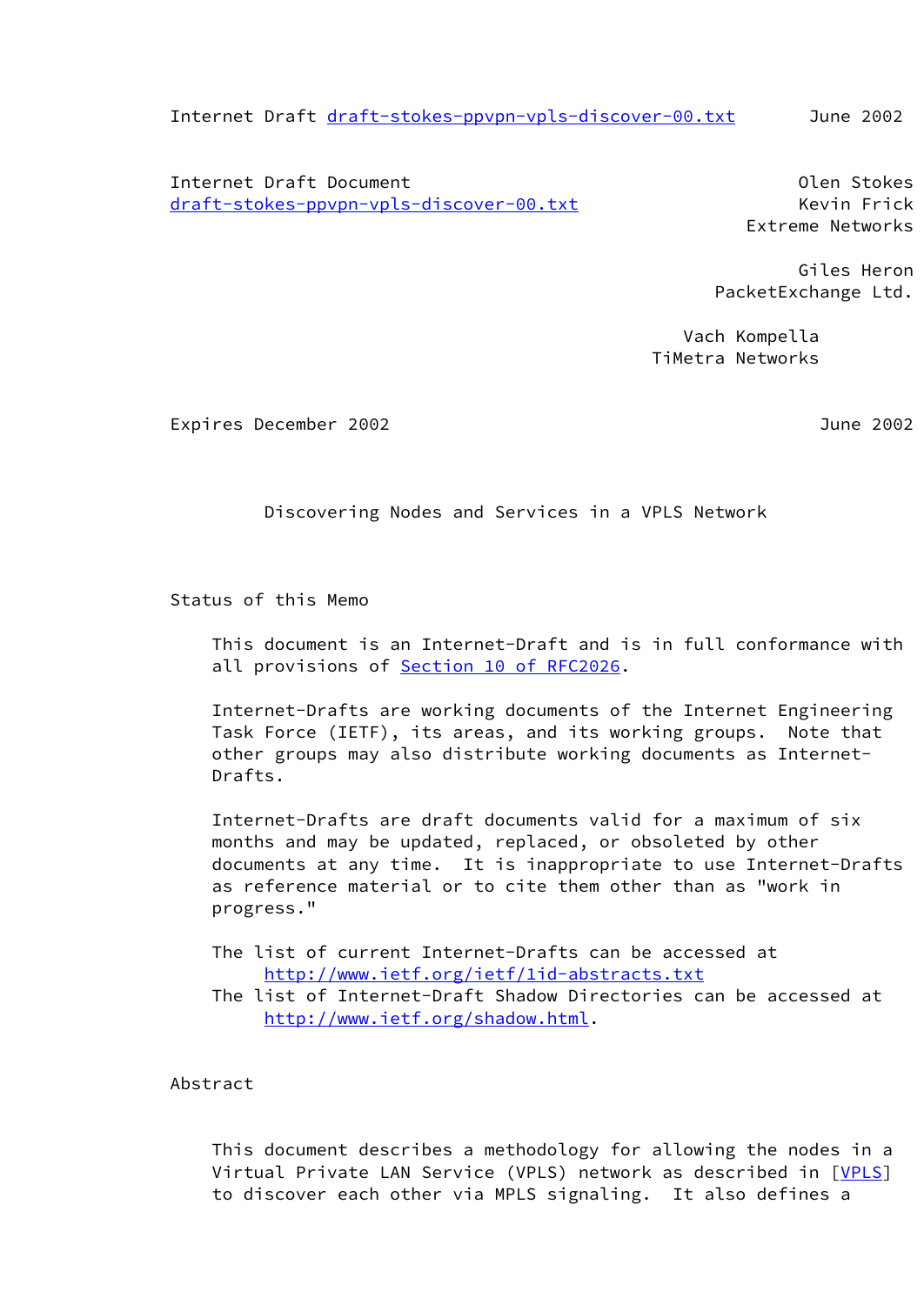methodology whereby the individual VPLS services are discovered via MPLS signaling. The goal is to allow a VPLS network to be created using MPLS signaling and a minimal amount of configuration.

Stokes, et al. [Page 1]

Internet Draft [draft-stokes-ppvpn-vpls-discover-00.txt](https://datatracker.ietf.org/doc/pdf/draft-stokes-ppvpn-vpls-discover-00.txt) June 2002

## Conventions

 The key words "MUST", "MUST NOT", "REQUIRED", "SHALL", "SHALL NOT", "SHOULD", "SHOULD NOT", "RECOMMENDED", "MAY", and "OPTIONAL" in this document are to be interpreted as described in [RFC 2119.](https://datatracker.ietf.org/doc/pdf/rfc2119)

Placement of this Memo in Sub-IP Area

## RELATED DOCUMENTS

 [http://search.ietf.org/internet-drafts/draft-lasserre-vkompella](http://search.ietf.org/internet-drafts/draft-lasserre-vkompella-ppvpn-vpls-01.txt) [ppvpn-vpls-01.txt](http://search.ietf.org/internet-drafts/draft-lasserre-vkompella-ppvpn-vpls-01.txt)

 [http://search.ietf.org/internet-drafts/draft-martini-l2circuit](http://search.ietf.org/internet-drafts/draft-martini-l2circuit-trans-mpls-08.txt) [trans-mpls-08.txt](http://search.ietf.org/internet-drafts/draft-martini-l2circuit-trans-mpls-08.txt)

 [http://search.ietf.org/internet-drafts/draft-martini-ethernet](http://search.ietf.org/internet-drafts/draft-martini-ethernet-encap-mpls-00.txt) [encap-mpls-00.txt](http://search.ietf.org/internet-drafts/draft-martini-ethernet-encap-mpls-00.txt)

<http://www.ietf.org/rfc/rfc3036.txt>

<http://www.ietf.org/rfc/rfc3209.txt>

WHERE DOES THIS FIT IN THE PICTURE OF THE SUB-IP WORK

PPVPN

WHY IS IT TARGETTED AT THIS WG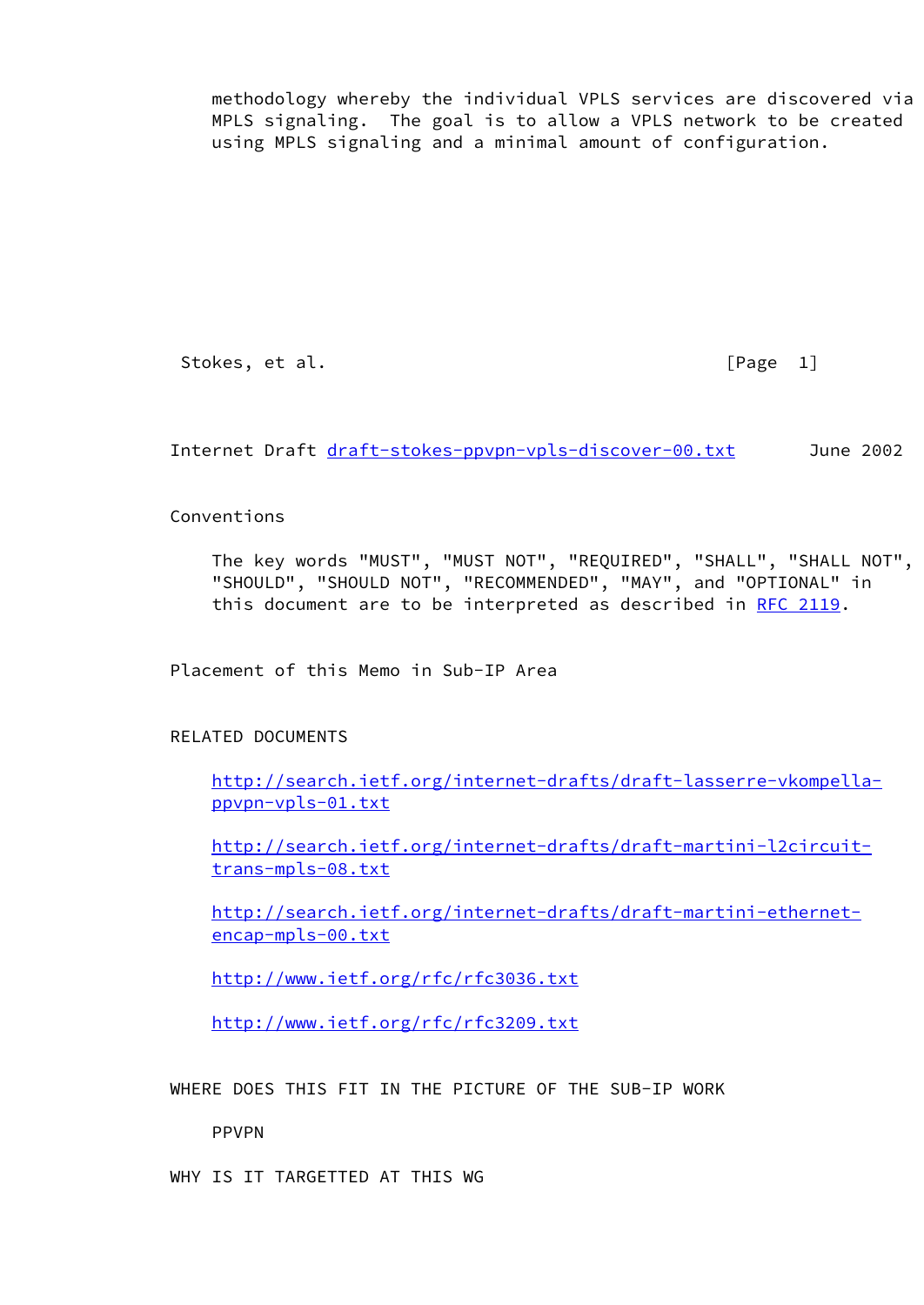The charter of the PPVPN WG includes L2 VPN services and this draft specifies a method for establishing Ethernet VPLS services over MPLS.

## JUSTIFICATION

 There is no Internet document that provides a method for establishing a VPLS network using signaling and a minimal amount of configuration through the use of MPLS protocols.

Stokes, et al. [Page 2]

Internet Draft [draft-stokes-ppvpn-vpls-discover-00.txt](https://datatracker.ietf.org/doc/pdf/draft-stokes-ppvpn-vpls-discover-00.txt) June 2002

# Table of Contents

| 1.1                                         |  |
|---------------------------------------------|--|
|                                             |  |
| Service Capabilities TLV procedures6<br>2.1 |  |
|                                             |  |
|                                             |  |
|                                             |  |
|                                             |  |
|                                             |  |
| 8 Intellectual Property Considerations9     |  |
|                                             |  |
|                                             |  |
|                                             |  |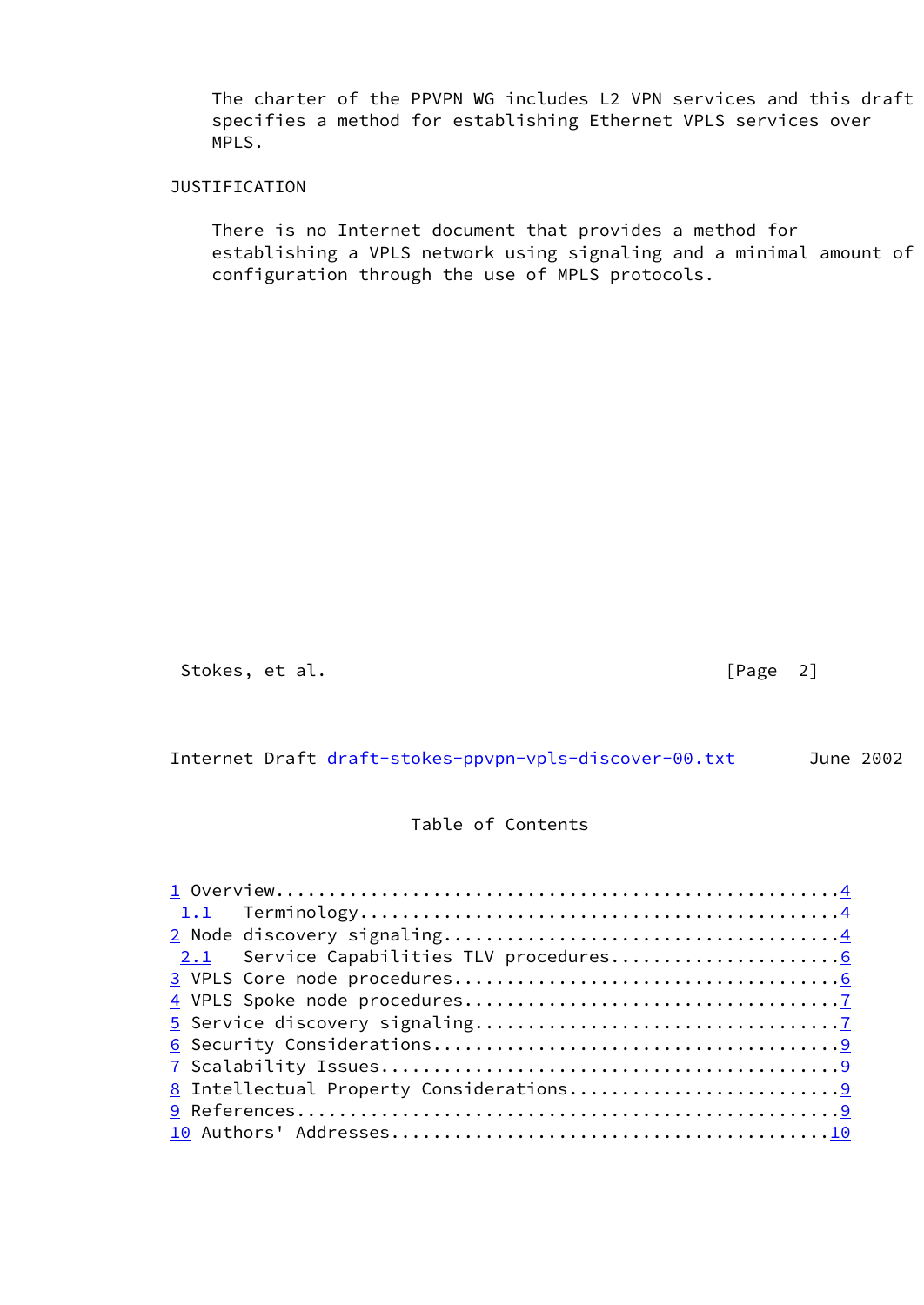Stokes, et al. [Page 3]

Internet Draft [draft-stokes-ppvpn-vpls-discover-00.txt](https://datatracker.ietf.org/doc/pdf/draft-stokes-ppvpn-vpls-discover-00.txt) June 2002

<span id="page-3-0"></span> $1$  Overview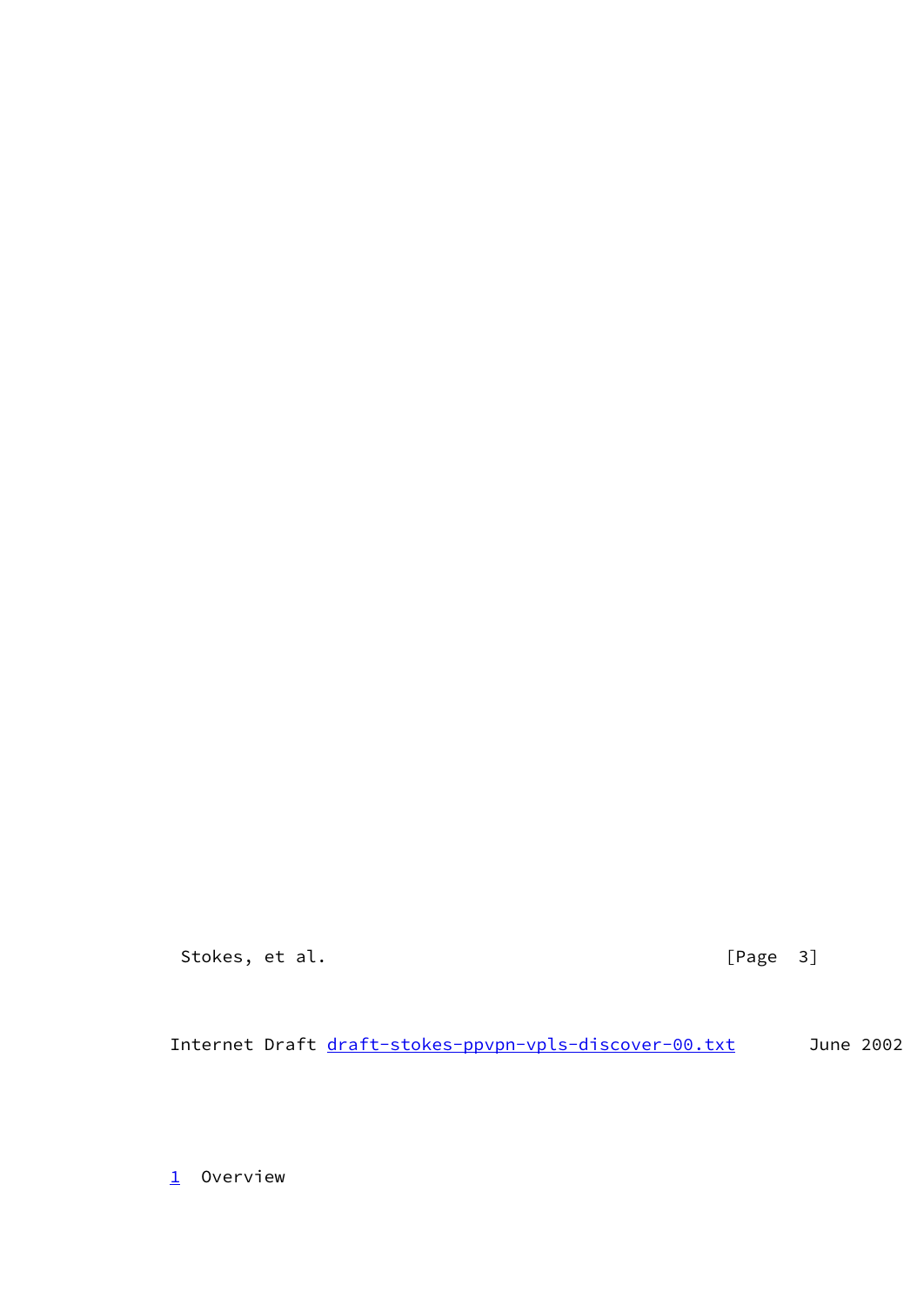Service providers are being requested to provide L2 VPN services for their customers. Virtual Private LAN Services (VPLS) networks as described in [\[VPLS](#page-11-0)] are being deployed to provide these services. [[VPLS\]](#page-11-0) describes the operation of a VPLS network but does not specify how the network is configured.

 A provider's network is normally organized with groups of one or more edge nodes connecting to a group of core nodes. This corresponds to the spoke and core nodes of the "HVPLS" model described in [\[VPLS](#page-11-0)]. This document describes a methodology for allowing the core nodes in a VPLS network to discover each other via MPLS signaling. It also describes how core nodes can discover the spoke nodes attaching to it via MPLS signaling.

 Once the underlying VPLS network is established as described above, customer sites for individual VPLS services are added to the nodes. This document also defines a methodology whereby the individual VPLS services are discovered by the core nodes via MPLS signaling.

### <span id="page-4-0"></span>[1.1](#page-4-0) Terminology

 The phrase "VPLS network" is used when referring collectively to a service provider's core and spoke nodes and the targeted LDP sessions between them.

 The phrase "VPLS service" is used when referring to a single VPLS service emulating a LAN segment.

 The phrase "VPLS core node" is used when referring to a core node in an HVPLS service, or a node in a VPLS service with no HVPLS "spoke" nodes. Note that all VPLS core nodes for a given VPLS are meshed.

 The phrase "/32 LSP" is used when referring to a LDP-signaled LSP whose FEC specifies a 32-bit IP address prefix [\[MPLS-LDP](#page-11-4)].

#### <span id="page-4-1"></span>[2](#page-4-1) Node discovery signaling

 Each spoke and core node in a VPLS network uses targeted LDP sessions as defined in [\[MARTINI-SIG](#page-11-5)] and [\[VPLS](#page-11-0)]. If the underlying tunnel LSPs are to created via downstream unsolicited LDP [MPLS- LDP], then each node is configured to advertise a label mapping for a /32 LSP to its IP address. Normally, this is the only LSP that is advertised by the node.

 These label advertisements are propagated throughout the VPLS network until all nodes have received one or more label mappings for a /32 LSP to all other nodes. These label mappings can be used to signal whether the LSP's egress node is a core node in the VPLS network.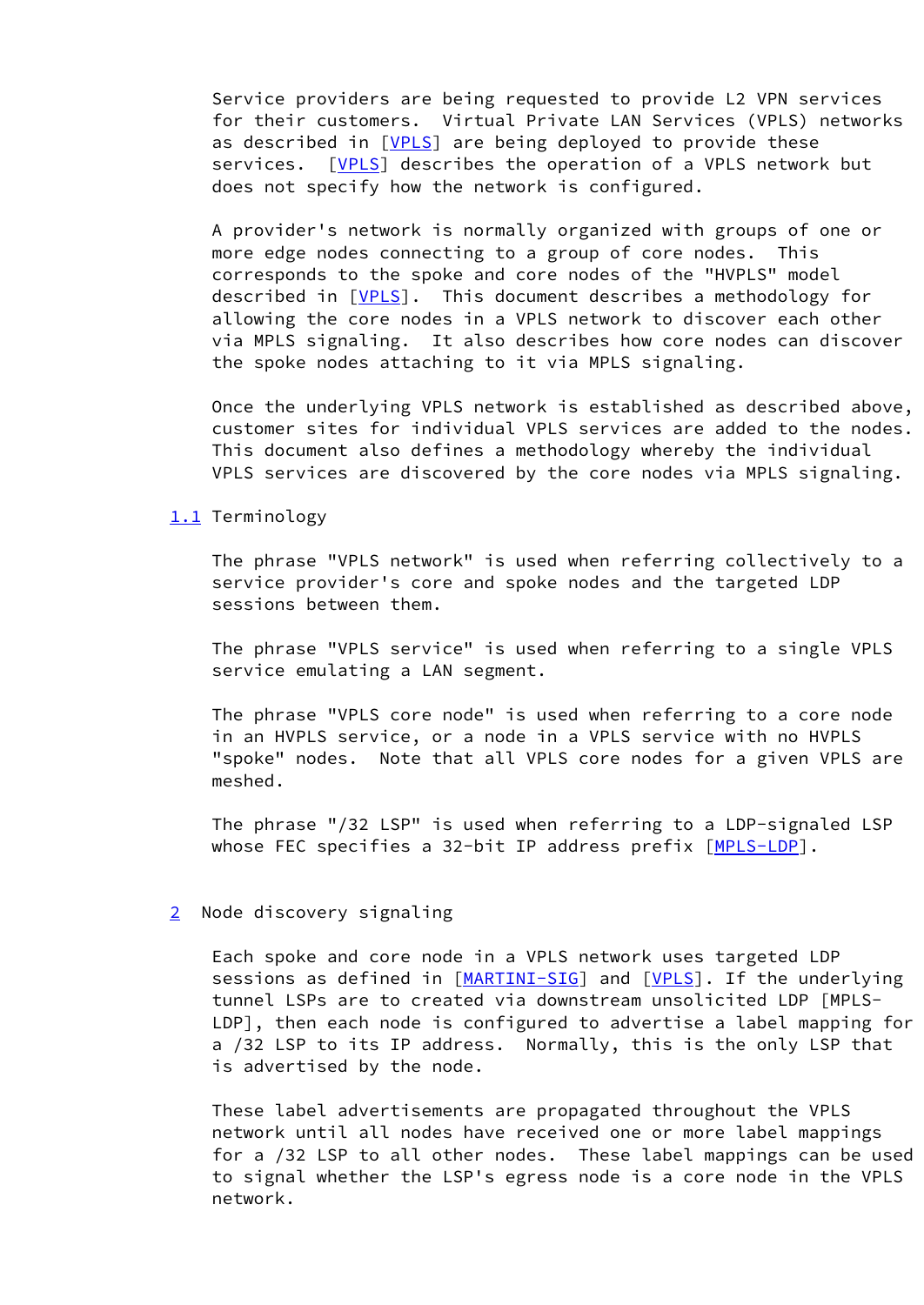Internet Draft [draft-stokes-ppvpn-vpls-discover-00.txt](https://datatracker.ietf.org/doc/pdf/draft-stokes-ppvpn-vpls-discover-00.txt) June 2002

 To signal this Service Capabilities, a new optional TLV is proposed for use with a LDP Label Mapping message. In fact this TLV may be used for other services with similar requirements for node discovery. The new Service Capabilities TLV is shown below.

| $\left(\cdot\right)$ |               | 0 1 2 3 4 5 6 7 8 9 0 1 2 3 4 5 6 7 8 9 0 1 2 3 4 5 6 7 8 9 0 1 |                  |
|----------------------|---------------|-----------------------------------------------------------------|------------------|
| UFI                  | Type (0x0105) |                                                                 | Length           |
|                      | Service Type  |                                                                 | Service Instance |
|                      |               | Optional Service Parameters (variable length)                   |                  |
|                      |               |                                                                 |                  |

#### U bit

 Unknown bit. This bit MUST be set to 1. If the Node Type format is not understood, the remaining Label Mapping should be processed, and the Service Capabilities TLV MUST be ignored.

### F bit

 Forward bit. This bit MUST be set to 1. Since the network topology is unknown and there may be non-VPLS nodes receiving the label message, the Service Capabilities TLV MUST be forwarded.

### Type

 Type field. This field MUST be set to 0x0105 (subject to IANA approval). This will identify the TLV type as a Service Capabilities TLV.

#### Length

 Length field. This field specifies the total length of the Value fields in octets.

Service Type

 Service Type field. This has the following values: Value Node Type -----------------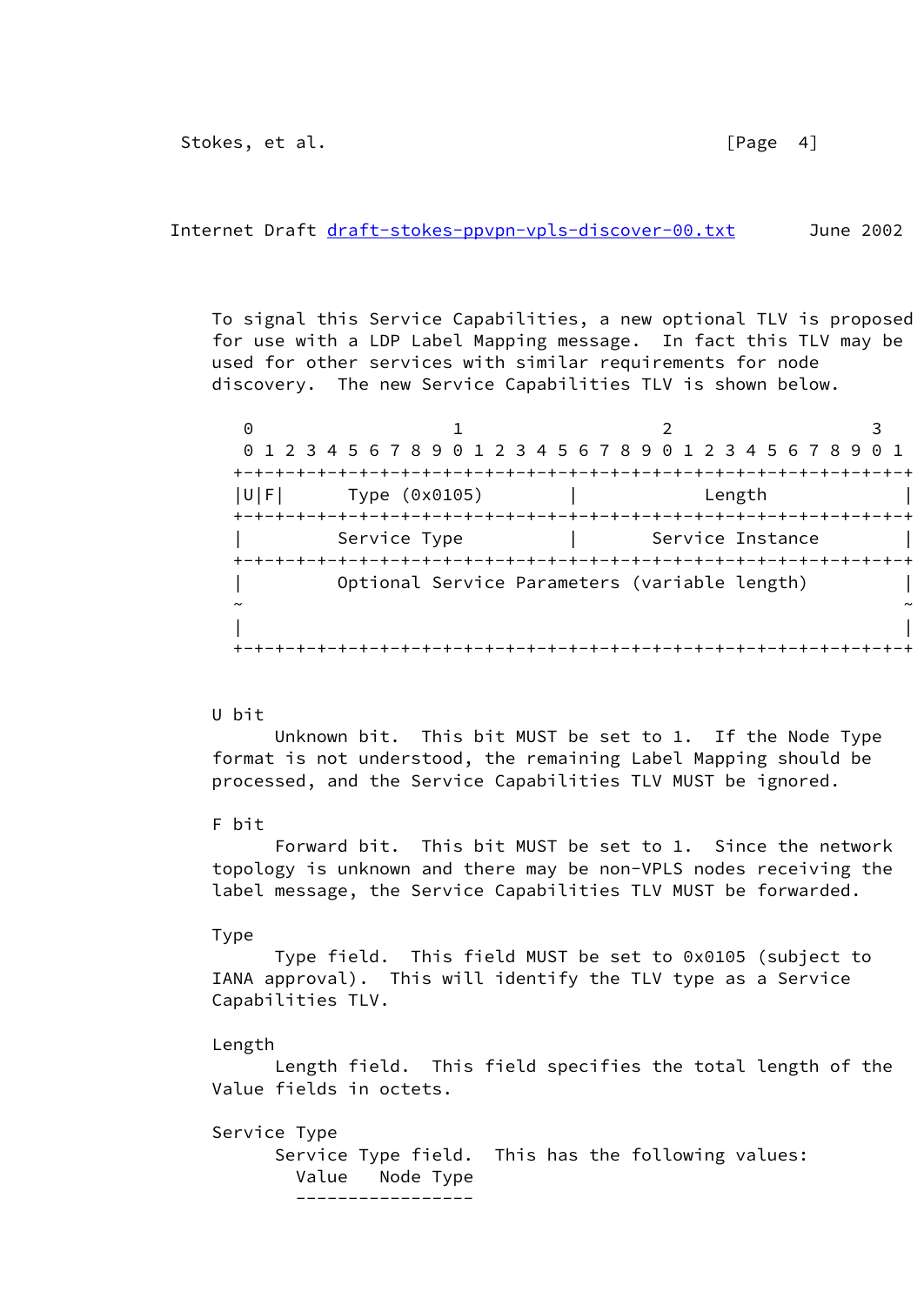0 Undefined 1 VPLS core node Note that a node may support multiple service types, in which case it will advertise multiple Service Capabilities TLVs.

### Service Instance

 Service Instance field. This field contains a 16-bit index used as an instance identifier for the service. This enables, for example, one Service Provider to create multiple sets of VPLS nodes providing different grades of service. Note that a node may have multiple service instances, in which case it will advertise multiple Service Capabilities TLVs. Note also that in the case of VPLS, one service instance may contain multiple VPLS services.

Service Parameters

Stokes, et al. [Page 5]

Internet Draft [draft-stokes-ppvpn-vpls-discover-00.txt](https://datatracker.ietf.org/doc/pdf/draft-stokes-ppvpn-vpls-discover-00.txt) June 2002

 Optional Service Parameters. Some service types may have additional parameters that must be discovered for correct operation of the service. This field is not required for VPLS. Note that for a given service type and instance a node will only advertise one Service Capabilities TLV, with one set of Service Parameters.

If RSVP-TE [[MPLS-RSVP\]](#page-11-6) is being used to create the underlying tunnel LSPs, then LDP MUST be enabled to advertise a /32 LSP for each node. Note also that these additional LSPs do not need to be used as part of the underlying tunnel LSPs used to carry the customer traffic.

<span id="page-6-0"></span>[2.1](#page-6-0) Service Capabilities TLV procedures

 Each time that a label mapping for a /32 LSP is received from a valid next hop, a check is made for the presence of a Service Capabilities TLV.

 If no Service Capabilities TLV is present and there were Service Capabilities TLVs received previously for the IP address specified in the Label Mapping's FEC then any local configuration relating to these TLVs MUST be removed. The label mapping MUST be propagated upstream.

 If one or more Service Capabilities TLVs are present, but there were Service Capabilities TLVs received previously for the IP address specified in the Label Mapping's FEC with a (Service Type,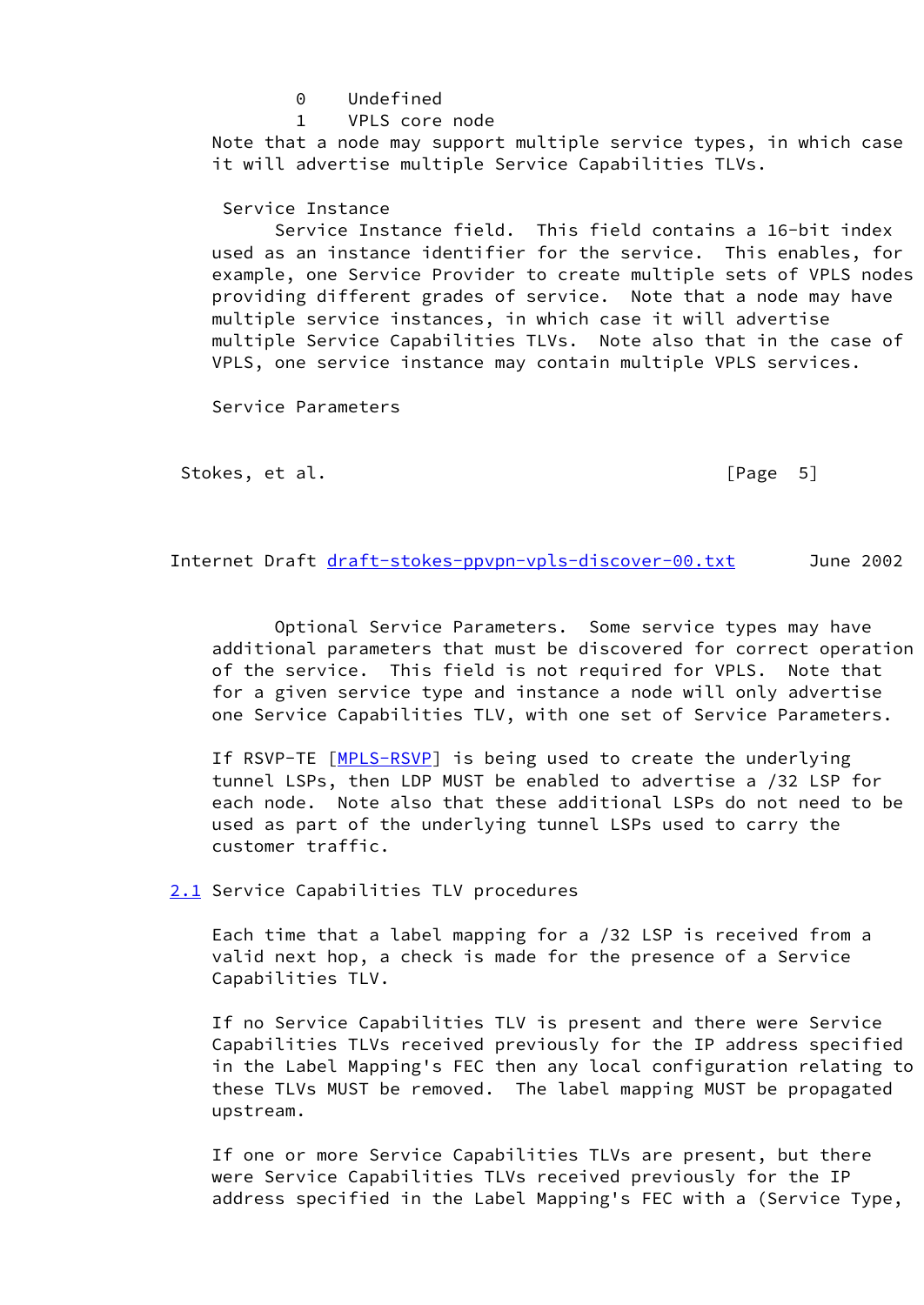Service Instance) which is not seen in this message, then any configuration relating to these TLVs MUST be removed. The label mapping MUST be propagated upstream.

 If one or more Service Capabilities TLVs are present with a (Service Type, Service Instance) which has not been received previously for the IP address specified in the Label Mapping's FEC, then these TLVs will be used locally. The label mapping MUST be propagated upstream.

 If one or more Service Capabilities TLVs are present with a (Service Type, Service Instance) which has been received previously for the IP address specified in the Label Mapping's FEC, but with different Service Parameters to those in the received TLVs, then these new parameters will be used locally. The label mapping MUST be propagated upstream.

 If one or more Service Capabilities TLVs are present, there are previously received Service Capabilities TLVs from this same downstream peer, and any of those match exactly the content of a Service Capabilities TLV received on the new label mapping, then no further action is required on behalf of those newly received Service Capabilities TLVs. Note that there may be other actions required due to other TLVs in the Label Mapping message.

<span id="page-7-0"></span>[3](#page-7-0) VPLS Core node procedures

Stokes, et al. [Page 6]

Internet Draft [draft-stokes-ppvpn-vpls-discover-00.txt](https://datatracker.ietf.org/doc/pdf/draft-stokes-ppvpn-vpls-discover-00.txt) June 2002

 Each time a VPLS core node receives information about the presence of another core node with a shared service instance to one configured locally, it adds the IP address from the /32 LSP's FEC field to its list of core nodes. It then establishes a targeted LDP session to this new core for use in the VPLS network  $-$  if one is not already present. When the node propagates the label mapping upstream, it leaves the Service Capabilities TLV unchanged. If there was previously a targeted LDP session to this node (as a spoke) for this VPLS instance then any VC FECs for this VPLS instance are first withdrawn on that session to ensure that no forwarding loops are created at the VPLS level.

If the decision process in  $Section 2.1$  indicates that a remote node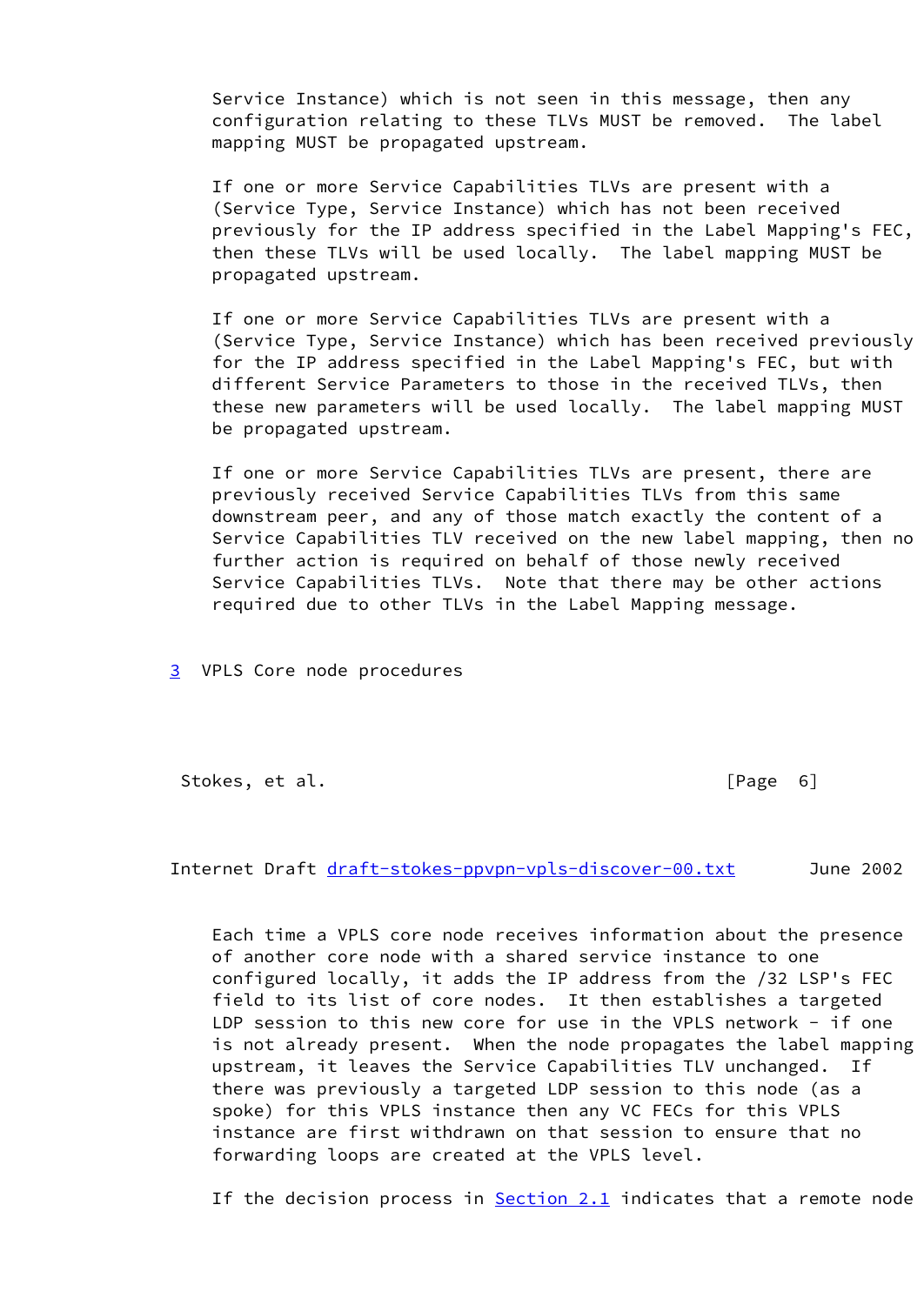is no longer a core node, then the receiving core node removes the IP address from the /32 LSP's FEC field from its list of core nodes. Any VC FECs for this VPLS instance will be withdrawn, and the targeted LDP session to this node will be dropped if there are no other VPLS instances or other entities using that session.

### <span id="page-8-0"></span>[4](#page-8-0) HVPLS spoke node procedures

If the decision process in  $Section 2.1$  indicates the presence of a new core node in the network, then a receiving spoke node adds the IP address from the /32 LSP's FEC field to its list of core nodes. If the new core node is topologically closer than any other core node then the spoke node establishes a targeted LDP session to the new core node (if one is not already present). It also withdraws any VC FECs from any targeted LDP session to another core node and drops that session if there are no other VPLS instances or other entities using it.

 If the decision process in [Section 2.1](#page-6-0) indicates that a node is no longer a core node then the spoke node removes the IP address from the /32 LSP's FEC field from its list of core node. Any VC FECs advertised to that node are withdrawn, and the targeted LDP session is dropped if there are no more FECs advertised over it. A new session established to the topologically closest core node.

## <span id="page-8-1"></span>[5](#page-8-1) Service discovery signaling

 The procedures in [Section 2](#page-4-1) create a VPLS network with targeted LDP sessions as required between nodes. Once this is accomplished, VPLS services can be signaled. When a provider adds a site to a VPLS service, it requires configuring the node to which the customer site is added. Using the procedures defined below, no additional provider configuration is necessary to establish the VPLS service.

 When a customer site is added to a spoke node, it sends a VC FEC label to its core node as defined in [\[MARTINI-SIG](#page-11-5)] and [\[VPLS](#page-11-0)]. The core node stores the VC FEC label mapping in its liberally retained label database and associates the mapping with the spoke from which it was received. Note that the VC ID field in the VC FEC identifies the VPLS service.

Stokes, et al. [Page 7]

Internet Draft [draft-stokes-ppvpn-vpls-discover-00.txt](https://datatracker.ietf.org/doc/pdf/draft-stokes-ppvpn-vpls-discover-00.txt) June 2002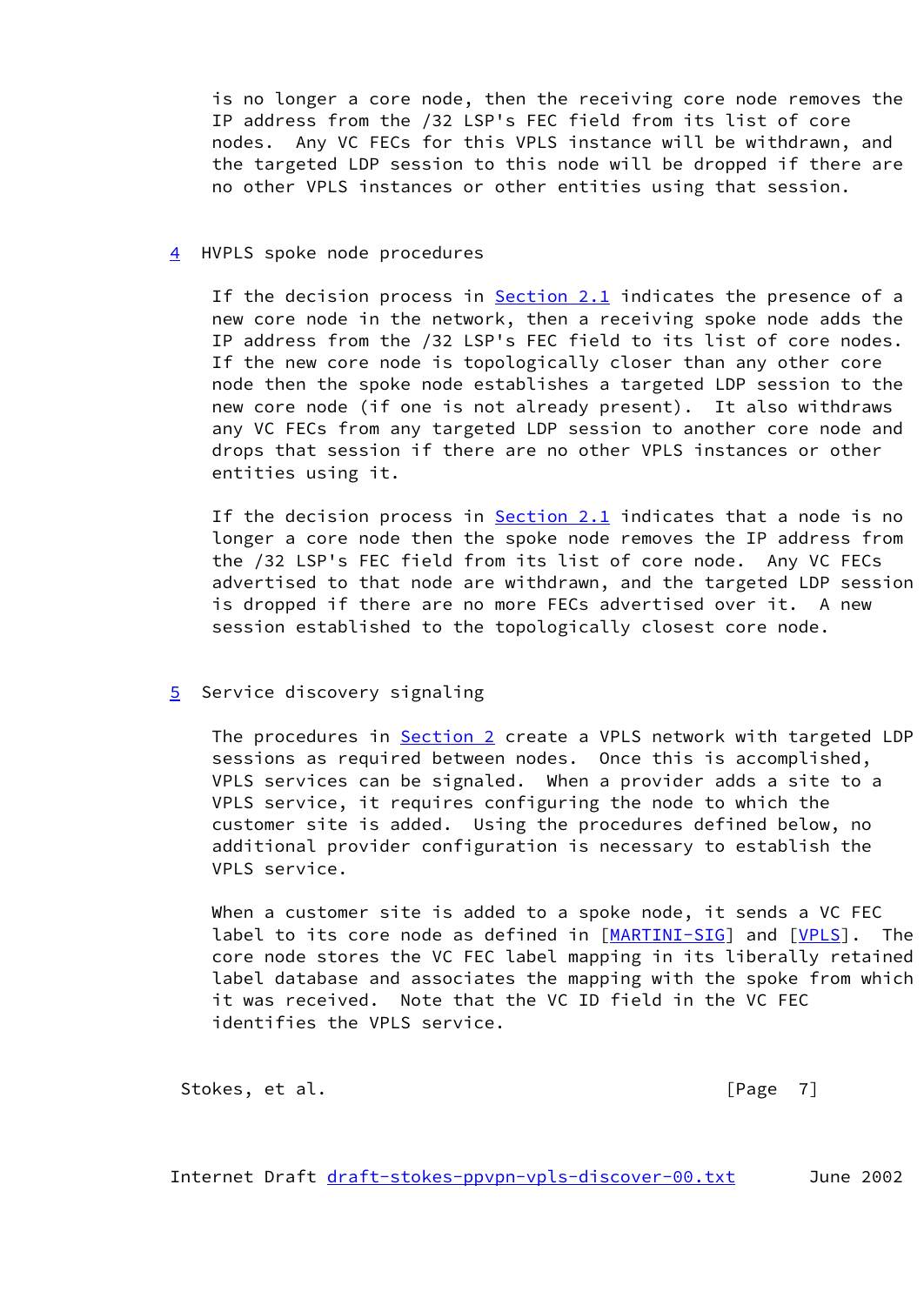The core node propagates the VC FEC label mapping to all of its core peer nodes. These core nodes add the VC FEC label mapping in their liberally retained label database and associate the mapping with the core node from which it was received.

 At this point, if this was the first customer site in the VPLS, the original spoke node has not received a VC FEC label mapping from the core node and therefore considers the VPLS service to be non operational.

When a customer site is added to a core node, it sends a VC FEC label to all of its peer core nodes as described above. However as above this node may not have received a FC FEC label mapping from any other core node, in which case it will consider the VPLS service to be non-operational.

 When a second customer site is added at a spoke, this node advertises a VC FEC label to its upstream core node as above.

 This core node (whether the second site is attached locally or via a spoke) recognizes that it has already received a VC FEC label mapping for this VPLS service by detecting a liberally retained mapping for this same VC ID. The core node moves both label mappings to its active label database and, if the second site is attached at a spoke node, sends a corresponding VC FEC label mapping to the spoke from which it received the VC FEC label mapping.

 This core node also propagates a VC FEC label mapping to all of its core peers as normal. The original core node (if the first site was attached to a different core node) also recognizes that is has already received a VC FEC label mapping for this VPLS service by detecting a liberally retained mapping for this same VC ID. The original core node moves both label mappings to its active label database and, if the first customer site was attached at a spoke node, sends a corresponding VC FEC label mapping to its spoke from which it received the VC FEC label mapping.

 Following this, both edge nodes have received VC FEC label mappings for the VPLS service and consider the VPLS service to be operational. If either of these nodes are spokes, their upstream core nodes also consider the service to be operational and have added their peer core node and their spoke node to the flood list for this VPLS service.

 The process above can be generalized for adding the nth customer site to the network.

Note that the core nodes that are not participating in this VPLS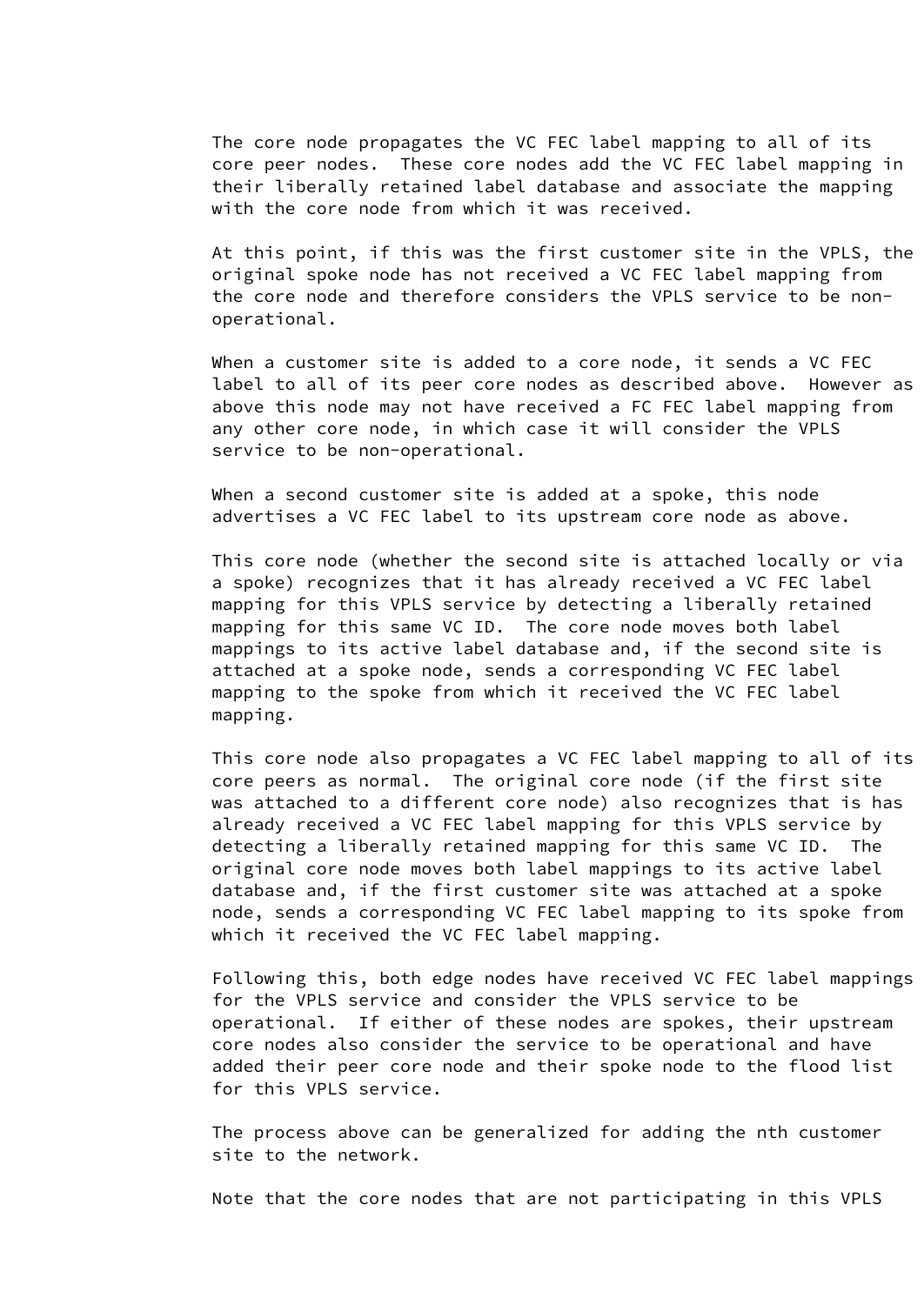service have liberally retained labels but have not dedicated any operational resources to this VPLS service.

 When a customer site attached at a spoke node is removed from an existing VPLS service, the spoke node sends a label withdrawal to its core node for the VC FEC. The core node responds with a label release and removes the label from its active label database. It

Stokes, et al. [Page 8]

Internet Draft [draft-stokes-ppvpn-vpls-discover-00.txt](https://datatracker.ietf.org/doc/pdf/draft-stokes-ppvpn-vpls-discover-00.txt) June 2002

 also sends a label withdrawal for the VC FEC label mapping that it had sent to the spoke when the VPLS service became operational.

 When the last customer site in a VPLS is removed from a core node (either directly or by withdrawal of a label from a spoke node) it sends a label withdrawal for this VC FEC label to all of its peer core nodes. If this is the only core node from which these remote core nodes have received a label mapping for this VPLS service, then they in turn must send a label withdrawal to any spoke nodes participating in the VPLS. They also move the label mapping to the liberally retained database.

 Note that when a core node has two or more VC FEC label mappings for the same VPLS service from multiple spoke nodes, or has a locally attached site in the VPLS plus one VC FEC label mapping from a spoke node, the VPLS service remains operational even if no other core nodes have advertised label mappings for this VPLS service.

<span id="page-10-0"></span>[6](#page-10-0) Security Considerations

 Security issues resulting from this draft will be discussed in greater depth at a later point. It is recommended in [[MPLS-LDP\]](#page-11-4) that LDP security (authentication) methods be applied. This would prevent unauthorized participation by a spoke or core node in a VPLS.

<span id="page-10-1"></span>[7](#page-10-1) Scalability Issues

In [[VPLS\]](#page-11-0), targeted LDP sessions are used to distribute VPLS labels. Between core nodes, a complete mesh of targeted LDP sessions is required.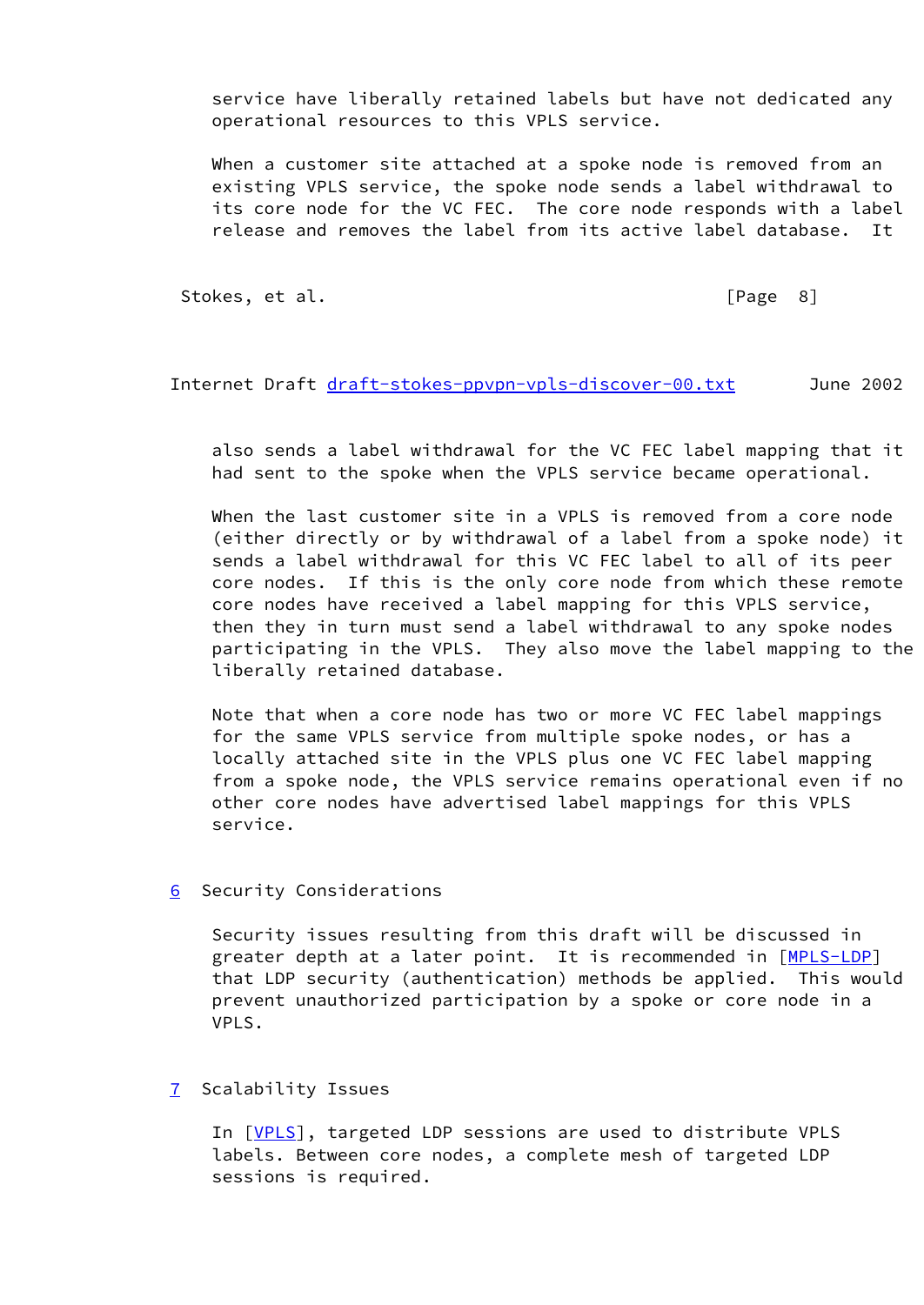The HVPLS model, where spoke nodes attach to core nodes, and core nodes are meshed, enables the service to scale to a greater number of PE devices.

<span id="page-11-1"></span>[8](#page-11-1) Intellectual Property Considerations

 Extreme Networks, Inc. is seeking patent protection on technology described in this Internet-Draft. If technology in this Internet- Draft is adopted as a standard, Extreme Networks agrees to license, on reasonable and non-discriminatory terms, any patent rights it obtains covering such technology to the extent necessary to comply with the standard. This document is being submitted for use in IETF standards discussions.

<span id="page-11-2"></span>[9](#page-11-2) References

<span id="page-11-0"></span> [VPLS] "Virtual Private LAN services over MPLS", [draft-lasserre](https://datatracker.ietf.org/doc/pdf/draft-lasserre-vkompella-ppvpn-vpls-01.txt) [vkompella-ppvpn-vpls-01.txt](https://datatracker.ietf.org/doc/pdf/draft-lasserre-vkompella-ppvpn-vpls-01.txt) (Work In Progress)

Stokes, et al. [Page 9]

Internet Draft [draft-stokes-ppvpn-vpls-discover-00.txt](https://datatracker.ietf.org/doc/pdf/draft-stokes-ppvpn-vpls-discover-00.txt) June 2002

<span id="page-11-5"></span>[MARTINI-SIG] "Transport of Layer 2 Frames Over MPLS", [draft](https://datatracker.ietf.org/doc/pdf/draft-martini-l2circuit-trans-mpls-09.txt) [martini-l2circuit-trans-mpls-09.txt](https://datatracker.ietf.org/doc/pdf/draft-martini-l2circuit-trans-mpls-09.txt), April 2002 (Work In Progress)

 [MARTINI-ENC] "Encapsulation Methods for Transport of Ethernet Frames Over IP and MPLS Networks", [draft-martini-ethernet-encap](https://datatracker.ietf.org/doc/pdf/draft-martini-ethernet-encap-mpls-00.txt) [mpls-00.txt](https://datatracker.ietf.org/doc/pdf/draft-martini-ethernet-encap-mpls-00.txt), April 2002 (Work In Progress)

<span id="page-11-4"></span>[MPLS-LDP] Andersson, et al., "LDP Specification", [RFC 3036,](https://datatracker.ietf.org/doc/pdf/rfc3036) January 2001

<span id="page-11-6"></span> [MPLS-RSVP] Awduche, et al., "RSVP-TE: Extensions to RSVP for LSP Tunnels", [RFC 3209](https://datatracker.ietf.org/doc/pdf/rfc3209), December 2001

<span id="page-11-3"></span>[10](#page-11-3) Authors' Addresses

 Olen Stokes Extreme Networks 630 Davis Drive, Suite 250 Morrisville, NC 27560